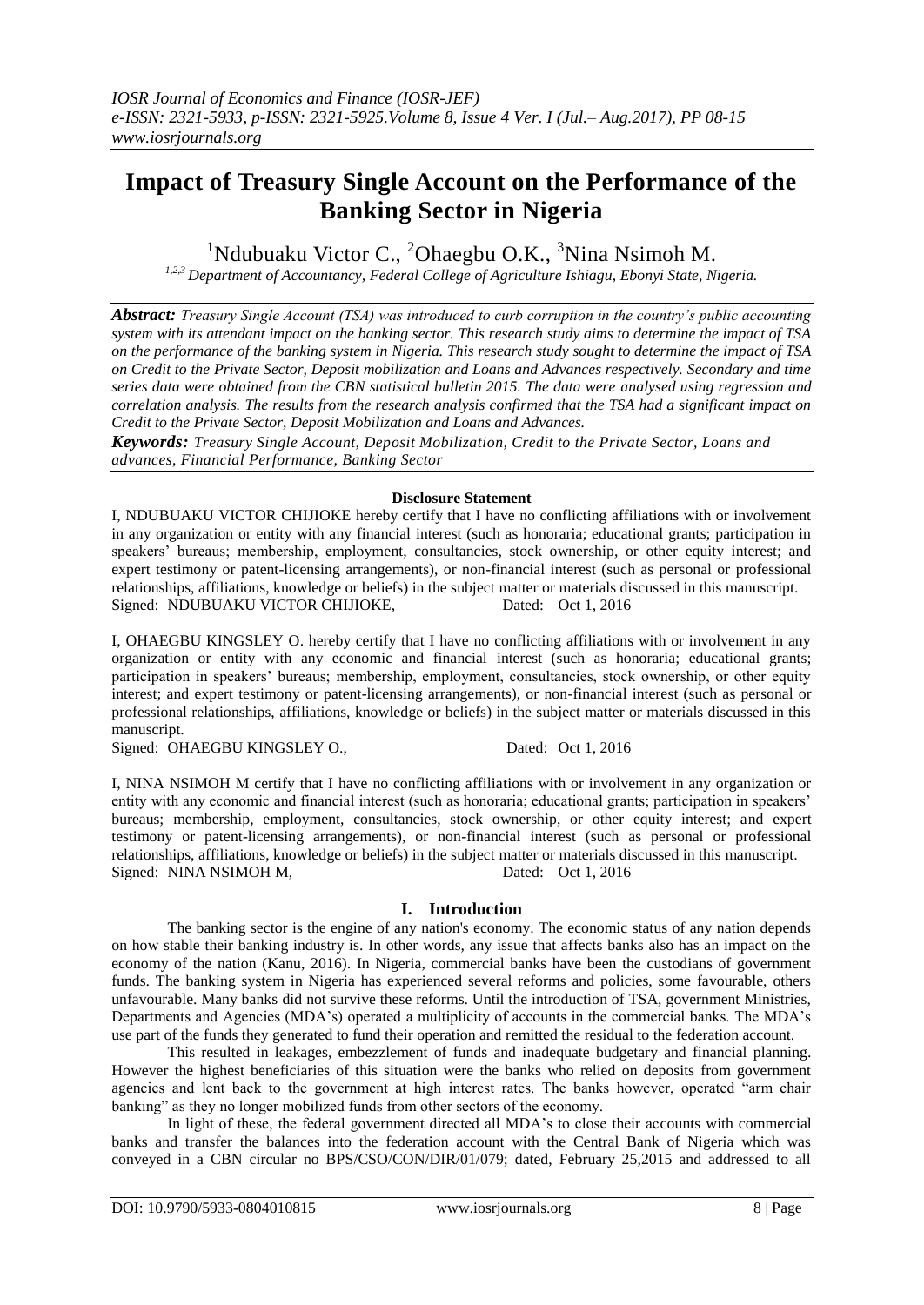Deposit Money Banks (DMB). The circular was titled "Commencement of Federal Government's Independent Revenue Collection Scheme under the Single Treasury Account (TSA) Initiative".

The TSA is a Unified structure of government bank accounts enabling consolidation and optimal utilization of government cash resources. Through this bank account or set of linked bank accounts, the government transacts all its receipts and payments and gets a consolidated view of its cash position at any given time (Yusuf, 2016).

Prior to the introduction to TSA, Nigeria had fragmented banking arrangement for revenue and payment transactions. These were more than 10,000 bank accounts in multiple banks which made it impossible to establish government consolidated cash position at any point in time. It led to pockets of idle cash balances held in MDA's account when government was out borrowing money (Obinna, 2015). (Yusuf, 2016) added that "the maintenance of Treasury Single Account will help ensure proper cash management by eliminating idle funds usually left with different commercial banks and in a way enhance reconciliation of revenue collection and payment

#### **1.1 Problem Statement**

A great challenge facing most parts of the world and, particularly, the developing countries like Nigeria is how to achieve efficient allocation of resources as well as stabilization of the business cycles. An important factor for efficient management and control of government's cash resources is a unified structure of government banking. Such unified banking arrangements should be designed to minimize the cost of government borrowing and maximize the opportunity cost of cash resources. This requires that cash received is available for carrying out government's expenditure programmes and making payments in a timely manner. Many emerging markets and low-income countries have fragmented systems for handling government receipts and payments. In these countries, the ministry of finance/treasury lacks a unified view and centralised control over government's cash resources. As a result, this cash lies idle for extended periods in numerous bank accounts held by spending agencies while the government continues to borrow to execute its budget. It is based on these reasons that the current global revolution in government accounting became paramount following which Nigeria has initiated and implemented the Treasury Single Account (TSA) and other series of economic policies to assist in the better management of her economy.

#### **1.2 Objectives Of The Study**

The aim of this research study is to determine the impact of TSA on the performance of the banking sector in Nigeria. Since TSA presently covers the federal level, the study sought to determine:

- 1. Whether Federal Government Deposit (FG Dp) in commercial banks had any significant impact on credit to the private sector
- 2. Whether Federal Government Deposit (FG Dp) had any significant impact on deposit mobilization of Commercial Banks
- 3. Whether Federal Government Deposit (FG Dp) in commercial banks had any significant impact on Loan and Advances to the economy

# **1.3 Hypothesis Of The Study**

The Null hypothesis of the study is formulated in view of the above objectives;

- 1. There is no significant impact of Federal Government Deposit (FG Dp) on credit to the private sector.
- 2. There is no significant impact of Federal Government Deposit (FG Dp) on deposit mobilization
- 3. There is no significant impact of Federal Government Deposit (FG Dp) on loans and advances

#### **1.4 Significance Of The Study**

The result from this study would go a long way to enlighten the policy makers and the government on the impact of TSA on the banking system and would also serve as an input and guide to policy formulation. Because this topic is reasonably new, it would help the public understand fully the impact of TSA, it pros and cons and its effect on the economy. It would also contribute knowledge to literature for scholars and researchers interested in carrying out further research.

This paper is structured into five parts namely: Part 1; Introduction, Part 2; Literature Review, Part 3; Research Methodology, Part 4; Analysis and Implications of Findings, Part 5; Conclusion and Recommendation

# **2.1 Conceptual Framework**

Treasury Single Account (TSA) is one of the financial policies implemented by the federal government of Nigeria to consolidate all the revenue from all MDA's in the country by way of deposit into commercial banks traceable into a single account at the Central Bank of Nigeria (Kanu, 2016)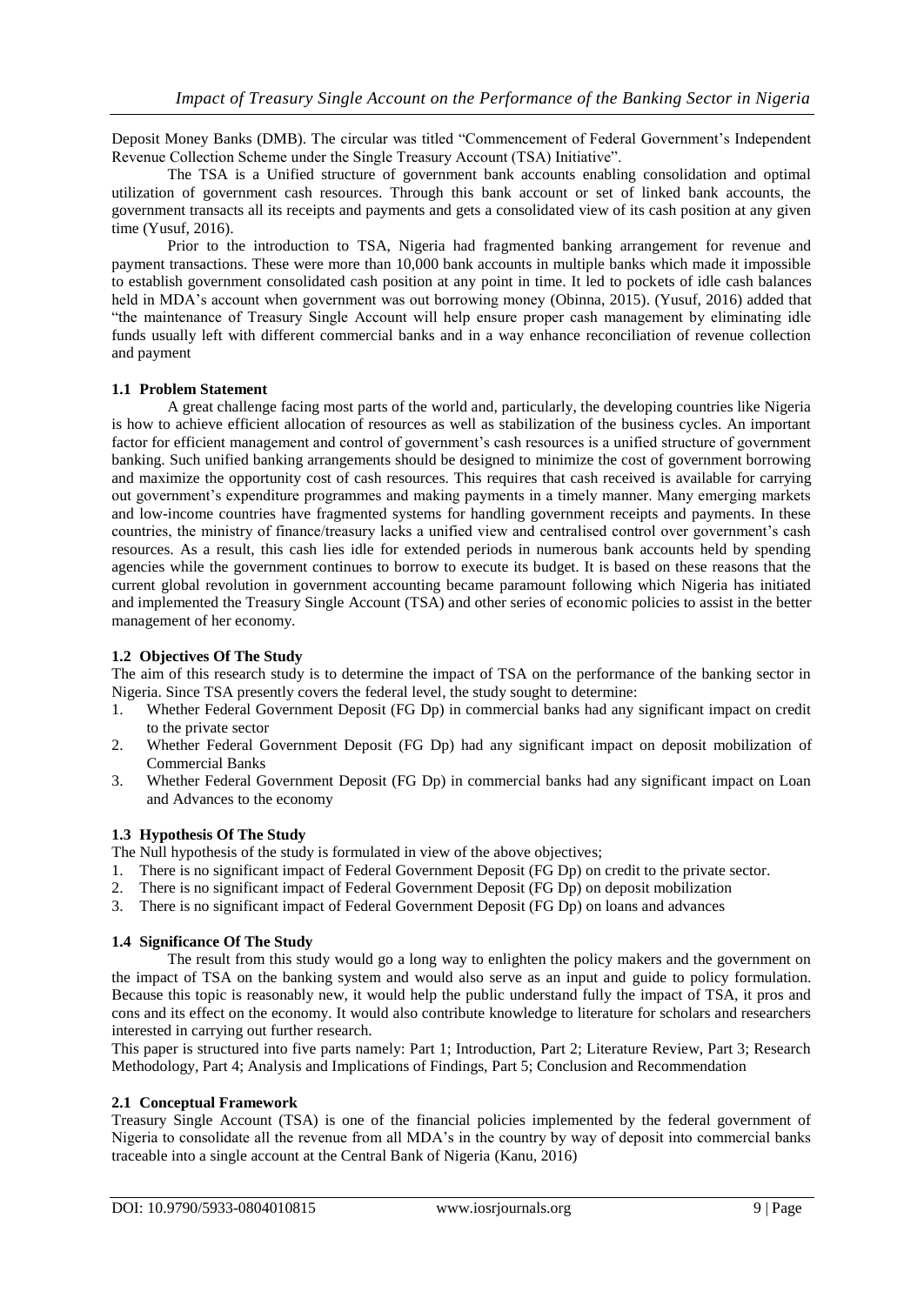Section 80 (1) of the 1999 Constitution as amended states that "all revenue or other money raised or received by the Federation (not being revenue or other money payable under this Constitution or any Act of the National Assembly into any other public fund of the Federation established for a specific purpose) shall be paid into and form one Consolidated Revenue Fund of the Federation".

IMF, (2010) highlighted three essential features of TSA:

- First, the government banking arrangement should be unified, to enable the ministry of Finance (MoF) (or treasury) to have an oversight responsibility for, over government cash flows in and out of these bank accounts.
- Second, no other government agency operates bank accounts outside the treasury single account arrangement.
- Third, the consolidation of resources should be comprehensive, and encompass all funds both budgetary and extra-budgetary.

Therefore, the TSA is a payment system in which all revenues due to the government are paid into a unified account domiciled with the CBN. Its objective is to ensure fiscal discipline and transparent management of the nation's finances. (Kanu, 2016)

According to (Yusuf, 2016), TSA is a unified structure of government bank accounts enabling consolidation and optimal utilization of government cash resources. It is a bank account or a set of linked bank accounts through which the government transacts all its receipts and payments and gets a consolidated view of its cash position at any given time. This presidential directive would end the previous public accounting situation of several fragmented accounts for government revenues, incomes and receipts, which in the recent past has meant the loss or leakages of legitimate income meant for the federation account. The TSA is a process and tool for effective management of government's finances, banking and cash position. In accordance with the name, it pools and unifies all government accounts through a single treasury account.

The advantages and benefits of the TSA are legion. The consolidation into a TSA paves way for the timely capture and payment of all due revenues into government coffers without the intermediation of multiple banking arrangements. This prevents revenue leakages in terms of revenue loss and mismanagement by operators of all revenue-generating agencies. With this comes better cash management practices since the Treasury can at all times have an overall view of government's cash position, as against the fragmented positions of different Ministries, Department and Agencies (MDAs), which need to be laboriously pooled together to get the overall picture. This will reduce the cost of borrowing by government and its agencies, as the government will likely be in the surplus at most times of the year. Take the example of the practice before the TSA, MDA 'A', based on budgetary releases could have surplus cash (meaning cash that is not immediately required) in its bank accounts whilst, MDA 'B', which needs immediate cash for urgent transactions is cash starved and has little or nothing in its account. Although, MDA 'B' has approvals in the budget for transaction, it has no immediate cash. MDA 'B' is likely to borrow from a bank at an interest to carry out the urgent assignment, thereby incurring costs to Treasury, whilst treasury finances lie idle in MDA 'A'. This would no longer happen.

For (Eme, Chukwurah, & Iheanacho, 2015), A Treasury Single Account (TSA) is a network of subsidiary accounts all linked to a main account such that, transactions are effected in the subsidiary accounts but closing balances on these subsidiary accounts are transferred to the main account, at the end of each business day.

According to (Yusuf & Chiejina, 2015), a Treasury Single Account is a unified structure of government bank account enabling consolidation and optimal utilisation of government cash resources. It is a bank account or a set of linked bank accounts through which the government transacts all its receipts and payments and gets a consolidated view of its cash position at any given time. A TSA therefore is considered a prerequisite for modern cash management and is an effective tool for the ministry of finance/treasury to establish oversight and centralized control over government's cash resources.

According to (Lienert, 2009), A Treasury Single Account (TSA) is a unified structure of government bank accounts that gives a consolidated view of government cash resources. Based on the principle of unity of cash and the unity of treasury, a TSA is a bank account or a set of linked accounts through which the government transacts all its receipts and payments

The primary objective of a TSA is to ensure effective aggregate control over government cash balances. The consolidation of cash resources through a TSA aggregate control of cash is also a key element in monetary and budget management (Isa, 2016)

#### **2.2 Diffusion of Innovations Theory**

Diffusion of innovations is a theory that seeks to explain how, why, and at what rate new ideas and technology spread through cultures (Richard, Florence, & Zénon, 2015). (Rogers, 1995) explained diffusion as the process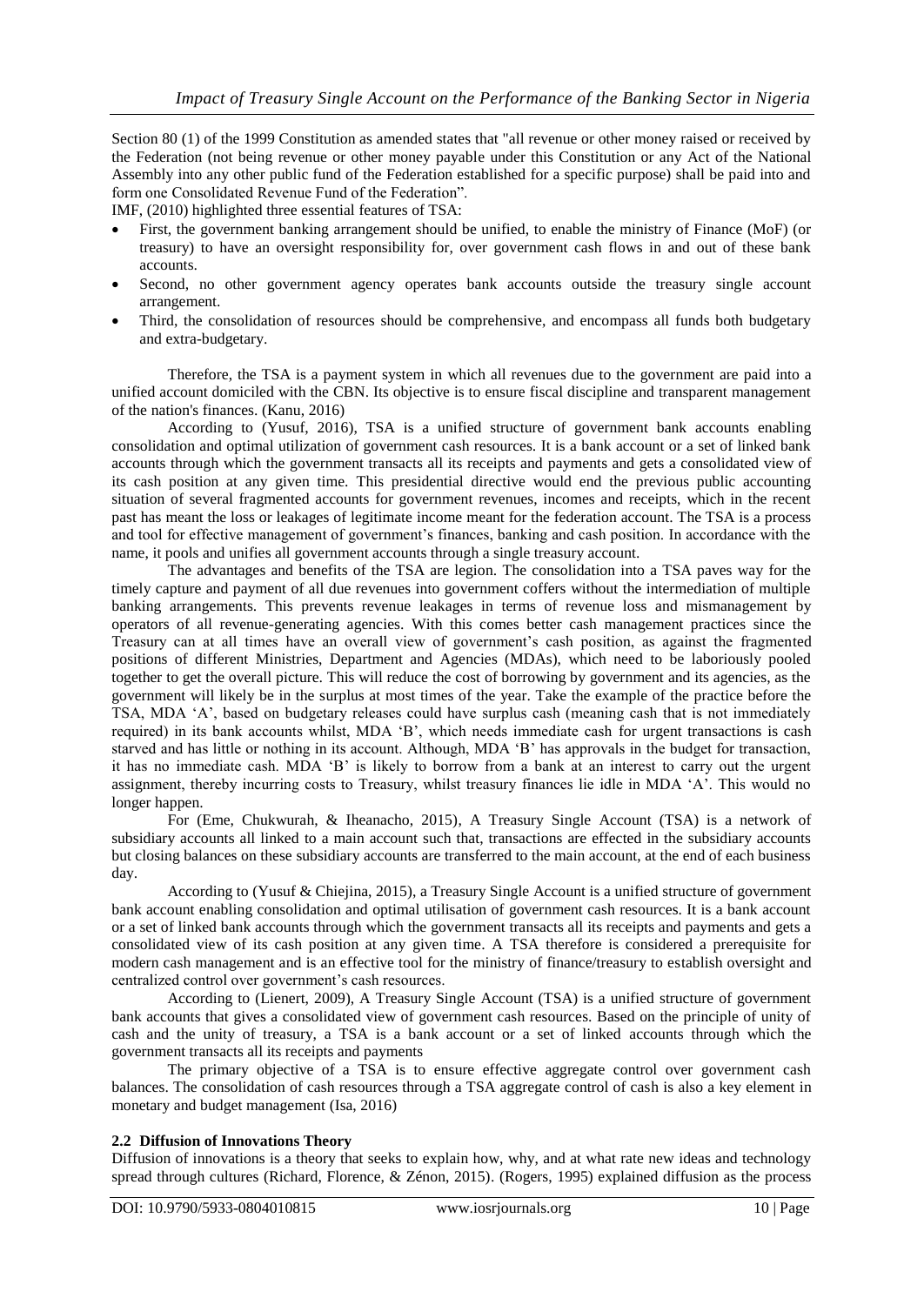by which an innovation is communicated through certain channels over time among the participants in a social system. The origins of the diffusion of innovations theory are varied and span multiple disciplines. The four main elements of diffusion are the innovation, communication channels, time, and the social system. Diffusion is a special type of communication, in which the messages are concerned with a new idea. It is this newness of the idea in the message content of communication that gives diffusion its special character. This process consists of a series of actions and choices over time through which an individual or an organization evaluates a new idea and decides whether or not to incorporate the new idea into ongoing practice. This behaviour consists essentially of dealing with the uncertainty that is inherently involved in deciding about a new alternative to those previously in existence. It is the perceived newness of the innovation, and the uncertainty associated with this newness, that is a distinctive aspect of innovation decision making (Rogers, 1995). This theory is related to the study as it presents the process of newness, implementation and consequences of the innovation as regards the Treasury Single Account (TSA) policy.

# **2.3 TSA And The Banking System**

In Nigeria, commercial banks have been the custodians of government funds (Kanu, 2016). Therefore, with the maintenance of a single account, banks will be deprived of the free flow of funds from ministries. Indeed, it is estimated that commercial banks hold about N2.2 trillion public sector funds at the beginning of the first quarter of 2015. When such amount of money leaves the system is obvious. When one considers the fact that each time the monthly federal allocation is released, the banking system is usually awash with liquidity, and as soon as this public sector fund dries up, the result is liquidity problem with an increase in interbank rates. The banks must be affected, when such high revenue generating parastatals like the NNPC moves out of commercial banks (Kanu, 2016). Commercial banks will be tremendously affected by the Treasury Single Account policy. This would cause insufficiency of available cash in the banking system, resulting in a surge in money market rates during the period as banks source for funds to cover their poor liquidity positions. Indeed, the Nigerian banking industry, on an aggregate basis, would be affected regarding deposits and funding cost structure (Kanu, 2016). As a matter of fact, TSA generated much fear in the banking industry even before its implementation. The fear is that with the high Monetary Policy Rate at 13%, Cash Reserve Ratio (CRR) at 20% and 75% available for private and public sector deposits respectively, its implementation would not be favourable to banks. Irrespective of how tough his policy will be on banks, it will perhaps compel the banks to focus on the funds of the real sector of the economy, rather than spending much on Federal Government projects, Oil & Gas Transactions , Forex dealings , etc. Any commercial bank that fails to operate based on the core banking functions for which they were licensed must definitely close shop. This will cause heavy downsizing of staff, thereby increasing the unemployment rate in the country. Managements of banks should understand the aim of establishing banks. The Government is not only customer banks have. The issue of banks chasing government money at the expense of other clients especially in the sector of the economy is a questionable commentary on the performance of the banks (Kanu, 2016). The Guardian of August 16, 2015 argued that "the full implementation of the TSA will certainly reduce the banks' net liquidity position and hence constrain their ability to create credits and this will invariably affect their profitability (Tari, Pwafeyeno, & Minnessi, 2016). However, (Ocheni, 2016) opines that the full implementation of the TSA will not be hurting banks. It will only hurt establishments that purport and pretend to be banks but have failed, refused and neglected to understand banking and do what bankers do elsewhere. It is an opportunity for banks to refocus on the original purposes for which they were set up to collect depositors' funds, keep them safe; engage in intermediation to create wealth and jobs for the economy and in the process earn profit for themselves

# **2.4 Benefits And Challenges Of TSA**

The former Accountant General of the Federation (A.G.F), Jonah Otunla, backed the implementation of the TSA and said it would remove the ambient secrecy in the management of public finance in MDA's. Under the guise of non-descript official secrecy, government staff and politicians have been known to employ all sorts of administrative devices and illegal liaisons to engage in business ventures for private gains using government money and thereby frustrating proper execution of projects as well as causing salary delays. Furthermore, agencies defraud government by siphoning government funds through multiple bank accounts unknown to the authorities. The implementation of the TSA would make it difficult for this monumental fraud to continue undetected. It also affords the government an oversight of funds pooled into the TSA by generating agencies.

The IMF in a 2010 paper titled "Treasury Single Account: Concept, Design, and Implementation Issues", outlined the benefits of operating a Treasury Single Account. It started by explaining that the primary objective of a TSA is to ensure effective aggregate control over government cash balances. Here are the benefits:

 Allows complete and timely information on government revenue in countries with advanced payment and settlement systems and an Integrated Financial Management Information System (IFMIS) with adequate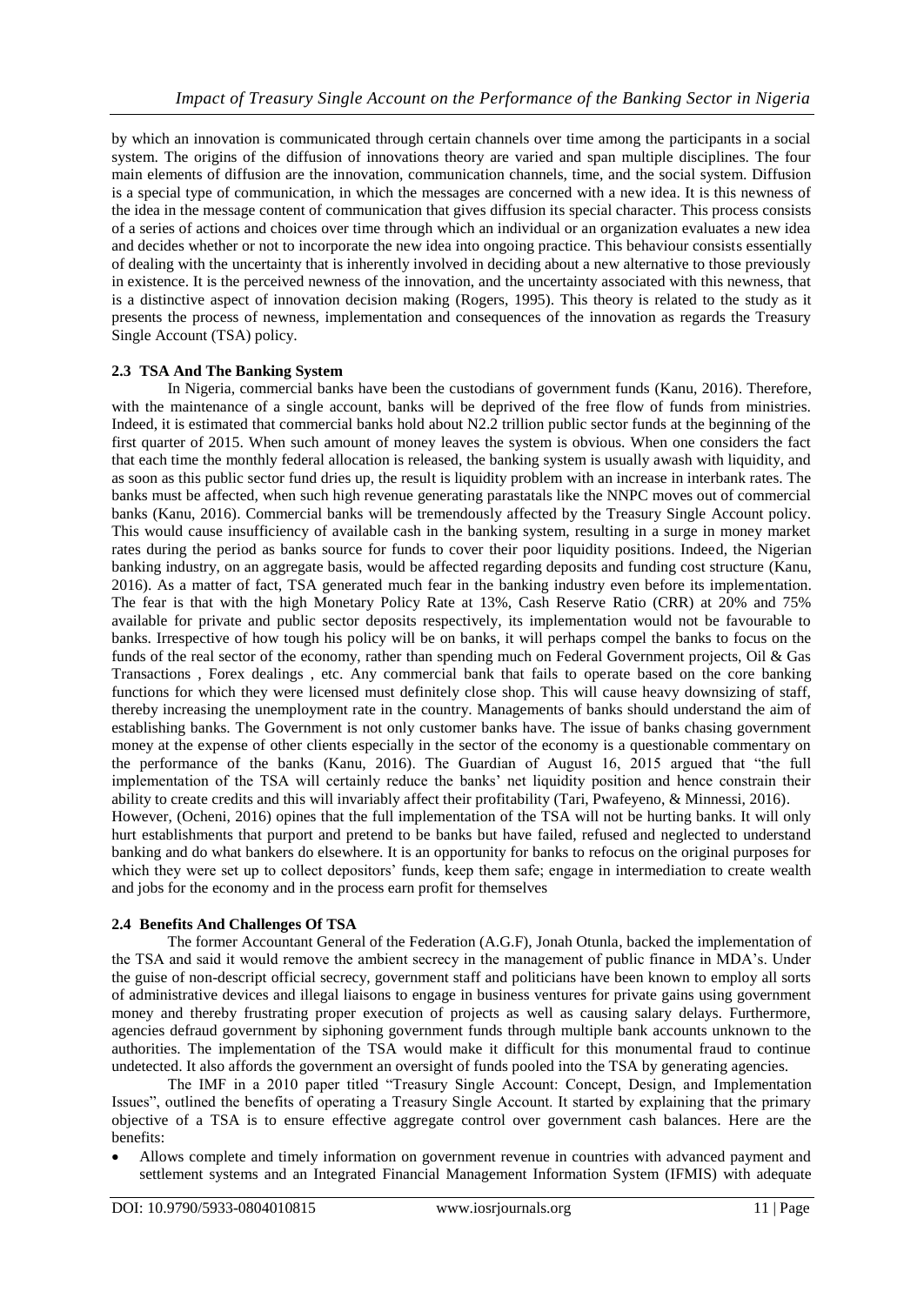interfaces with the banking system, this information will be available in real time. As a minimum, required and updated balances should be available daily.

- Improves appropriation control. The TSA ensures that the MoF has full control over budget allocations, and strengthens the authority of the budget appropriation. The result of maintaining separate bank accounts is often system, where funds provided for budgetary appropriations are augmented by additional cash resources that become available through various creative, often extra-budgetary, measures.
- Improves operational control during budget execution. When the Treasury has full information about cash resources, it can plan and implement budget in an efficient, transparent, and reliable manner. The existence of uncertainty regarding whether the Treasury will have sufficient funds to finance program expenditures may lead to sub-optimal behaviour by budget entities, such as exaggerating their estimates for cash needs or channelling costs through off-budget arrangements.
- Enables efficient fund management. TSA facilitates regular monitoring of government cash balances. It also enables higher quality inflow and out flow analysis to be undertaken (e.g., identifying causal factors of variances and distinguishing causal factors from random variations in cash balances.
- Elimination of bank fees and transaction costs. Reducing the number of bank accounts results in a lower administrative cost for the government for maintaining these accounts, including the cost associated with bank reconciliation, and reduced banking fees.
- Facilitates efficient payment mechanisms. TSA ensures that there is no ambiguity regarding the volume or the location of the government funds, and makes it possible to monitor payment mechanisms precisely. It can result in substantially lower transaction costs because of economies of scale in processing settlements. In establishment of a TSA, it is combined with the elimination of the "float" in the banking and the payment systems, and the introduction of transparent fee and penalty structures for payment services. Many governments have achieved substantial reductions in their real cost of banking services by introducing a TSA system.
- Improves bank reconciliation and quality of fiscal accounting system. TSA allows for effective reconciliation between the government accounting systems and cash flow statements from the banking system. TSA also eliminates the risk of errors in reconciliation of financial statements and improves the timeliness and quality of the fiscal accounts.
- Lowers liquidity reserve needs. TSA reduces the speedy depletion of cash flows through the treasury, thus allowing it to maintain a lower cash reserve/buffer to meet unexpected fiscal volatility.

# **III. Research Methodology**

This research study employed descriptive and ex post facto research design. The population of the study is made up of the 24 banks in Nigeria. The Time Series data used for the study was obtained from secondary sources such as the Central Bank of Nigeria Statistical Bulletin. The study covered data from the period 2010-2015. Regression and correlation analysis were used to analyze the data.

# **3.1 Model Specification**

*Conceptual Model 1. CPs=f(FG Dp) 2. DMb=f(FG Dp) 3. LAd=f(FG Dp)* Where CPs = Credit to the Private Sector DMb = Deposit Mobilisation LAd =Loans and Advances FG Dp= Federal Government Deposit *Analytical Model 1. CPs = α +β (FG Dp) +ε 2. DMb= α +β (FG Dp) +ε 3. LAd = α +β (FG Dp) +ε*

Where

 $\alpha$  = Intercept

- β= Coefficient of the explanatory variable (slope)
- $\epsilon$  =Represents the error term in the model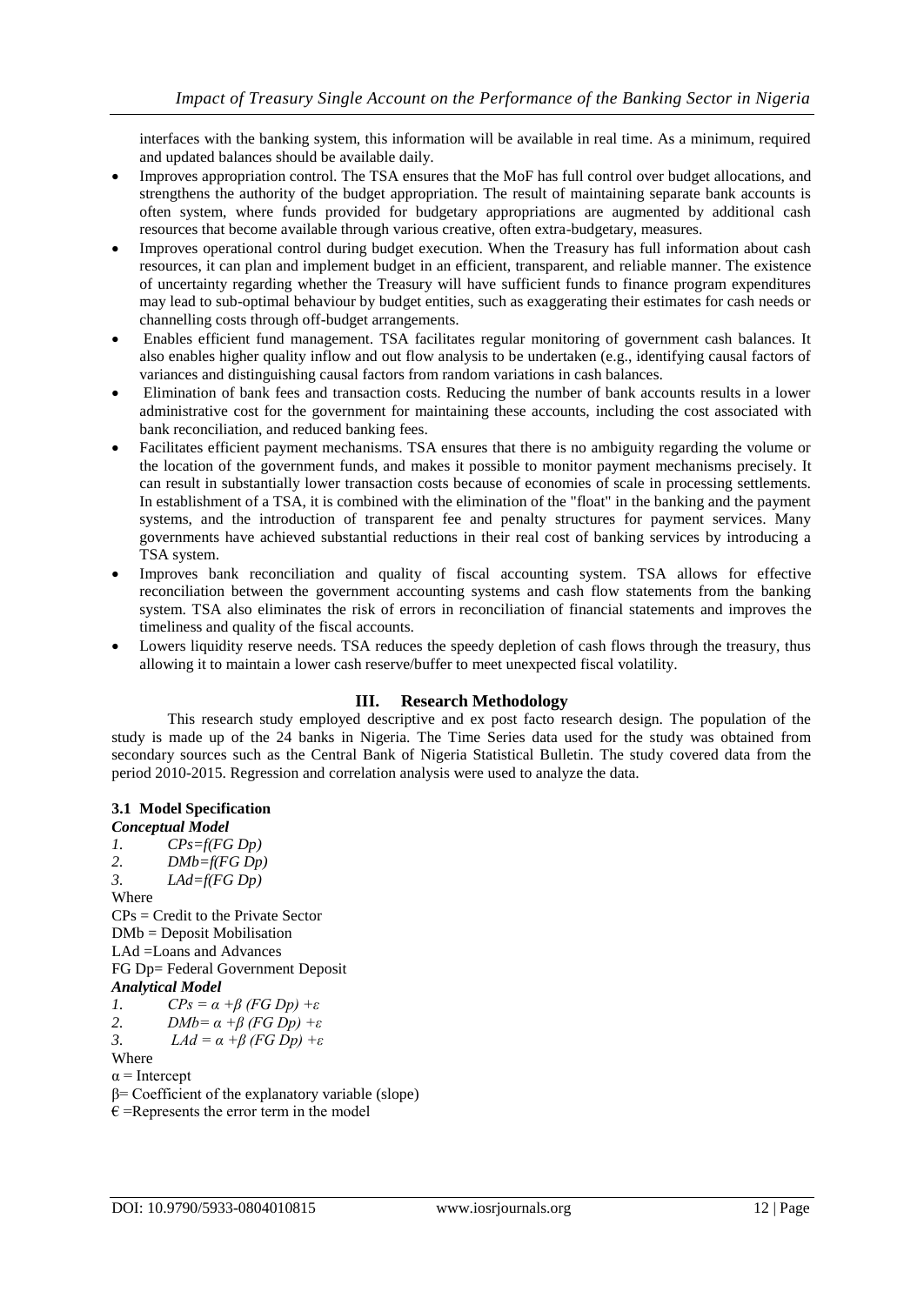# **IV. Data Analysis, Results and Interpretations**

This chapter presents the data analysis, interpretation and discussion of the research findings. The collected data were analysed and interpreted in line with the aim of the study which is to determine the impact of Treasury Single Account on the performance of the banking industry in Nigeria.

Regression and correlation analysis were used to determine the relationship between TSA {represented by Federal Government Deposits (FG Dp)} and performance of the Commercial Banks in Nigeria (represented by Deposit Mobilization, Credit to the Private Sector and Loans and Advances).

# **Hypothesis 1:**

There is no significant impact of Federal Government Deposit (FG Dp) on credit to the private sector.

**Table 1:** Showing Regression, Correlation analysis between FG Deposits and Credit to the Private sector

| Coefficients <sup>a</sup> |
|---------------------------|
|---------------------------|

| Model |                  | <b>Unstandardized Coefficients</b> |            | <b>Standardized Coefficients</b> |       |      |
|-------|------------------|------------------------------------|------------|----------------------------------|-------|------|
|       |                  |                                    | Std. Error | Beta                             |       | Sig. |
|       | (Constant)       | 4580.233                           | 1671.147   |                                  | 2.741 | .016 |
|       | FG Deposit (N'b) | 5.317                              | 1.931      | .593                             | 2.753 | .016 |

a. Dependent Variable: Credit to Private Sector (N'b)

Source: Research Finding 2016

Regression Model *CPs= 4580.233 +5.317(FG Dp)*

The regression model explains that Federal Government Deposit (FG Dp) has a positive relationship with Credit to the Private Sector (CrP). An increase in One Naira of FG Dp would lead to a proportionate increase of 5.317 Naira and vice versa.

The correlation coefficient of 59.3 percent indicates a strong positive relationship between Federal Government Deposit and Credit to the Private Sector.

The P value was 0.016 which was less 0.05 means that the P value is statistically significant at 5% level. Since  $t_{cal}$  (2.753) is outside our acceptance region (+/- 1.96), we therefore reject the null hypothesis and uphold the alternative hypothesis. That is, there is a significant impact of FG Deposit on credit to the private sector.

Therefore the TSA policy which seeks to reduce FG Deposit in the Commercial banks would significantly reduce Credit to the Private Sector which agrees with Kanu (2016).

# **Hypothesis 2:**

There is no significant impact of Federal Government Deposit (FG Dp) on Deposit Mobilization

**Table 2:** Showing Regression, Correlation analysis between FG Deposits and Deposit Mobilization

|  | Coefficients <sup>a</sup> |
|--|---------------------------|
|--|---------------------------|

| Model |                  | Jnstandardized Coefficients |            | <b>Standardized Coefficients</b> |       |      |
|-------|------------------|-----------------------------|------------|----------------------------------|-------|------|
|       |                  |                             | Std. Error | <b>B</b> eta                     |       | Sig. |
|       | (Constant)       | 2995.263                    | 1072.146   |                                  | 2.794 | .014 |
|       | FG Deposit (N'b) | 2.881                       | 1.239      | .528                             | 2.325 | .036 |

a. Dependent Variable: Deposit Mobilization (N'b)

Source: Research Finding 2016

Regression Model

*DpM= 2995.263+ 2.881 (FG Dp)*

The regression model explains that Federal Government Deposit (FG Dp) has a positive relationship with Deposit Mobilization (DpM). An increase in One Naira of FG Dp would lead to a proportionate increase of 2.881 Naira of (DpM) and vice versa. The correlation coefficient of 52.8 percent indicates a strong positive relationship between Federal Government Deposit and Deposit Mobilization (DpM).

The P value was 0.036 which was less than 0.05 means that the P value is statistically significant at 5% level. Since  $t_{cal}$  (2.325) is outside our acceptance region (+/- 1.96), therefore we reject the null hypothesis and uphold the alternative hypothesis. That is, there is a significant impact of FG Deposit on Deposit Mobilization (DpM).

Therefore the TSA policy which seeks to reduce FG Deposit in the commercial banks would significantly reduce Deposit Mobilization (DpM) which agrees with Kanu, 2016.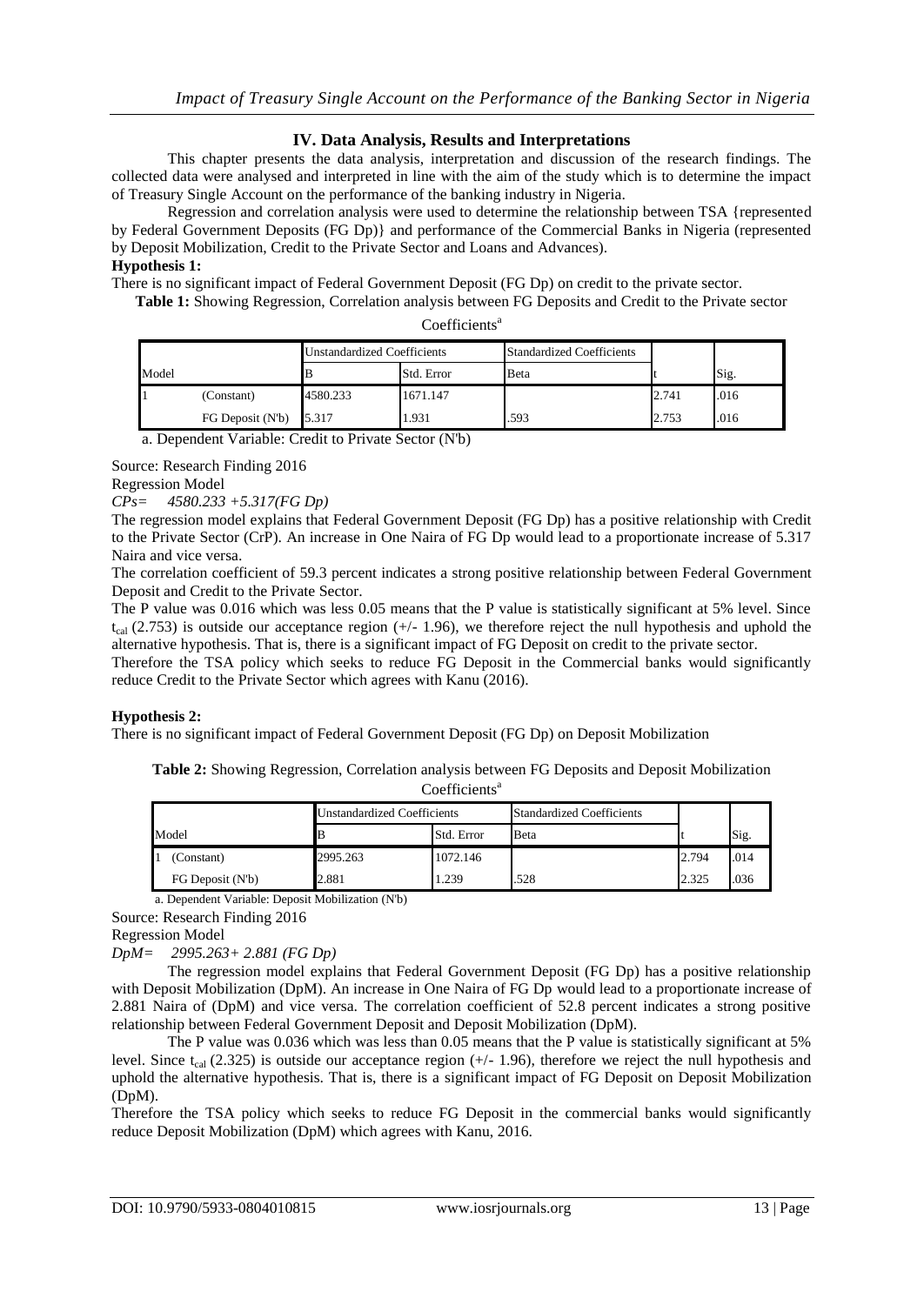#### **Hypothesis 3:**

There is no significant impact of Federal Government Deposit (FG Dp) on Loans and Advances

**Table 3:** Showing Regression, Correlation analysis between FG Deposits and Loans and Advances

Coefficients<sup>a</sup>

| Model |                  | Jnstandardized Coefficients |            | Standardized<br>Coefficients |       |      |
|-------|------------------|-----------------------------|------------|------------------------------|-------|------|
|       |                  |                             | Std. Error | Beta                         |       | Sig. |
|       | (Constant)       | 4150.694                    | 1203.429   |                              | 3.449 | .004 |
|       | FG Deposit (N'b) | 2.980                       | 1.391      | .497                         | 2.143 | .050 |

a. Dependent Variable: Loans and Advances (N'b)

Source: Research Finding 2016

Regression Model

*LAd = 4150.694+ 2.980 (FG Dp)*

The regression model explains that Federal Government Deposit (FG Dp) has a positive relationship with Loans and Advances (LAd). An increase in One Naira of FG Dp would lead to a proportionate increase of 2.980 Naira of (LAd) and vice versa. The correlation coefficient of 49.7(approx. 50 percent) indicates a moderate and positive relationship between Federal Government Deposit and Loans and Advances (LAd).

The P value of 0.050, means that the P value is statistically significant at 5% level. Since  $t_{cal}$  (2.143) is outside our acceptance region (+/- 1.96), Therefore we reject the null hypothesis and uphold the alternative hypothesis. That is, there is significant impact of FG Deposit on Loans and Advances (LAd).

Therefore the TSA policy which seeks to reduce FG Deposit in the Commercial banks would significantly reduce Loans and Advances (LAd).

#### **V. Conclusion**

The following conclusions are inferred:

- 1. The TSA policy which seeks to reduce FG Deposit in the commercial banks would significantly reduce Credit to the Private Sector.
- 2. The TSA policy which seeks to reduce FG Deposit in the commercial banks would significantly reduce Deposit Mobilization.
- 3. The TSA policy which seeks to reduce FG Deposit in the commercial banks would significantly reduce Loans and Advances.

#### **VI. Recommendation**

The banks should avoid over-reliance of government funds and source for funds from other sectors of the economy. Rural banking should be aggressively undertaken to mobilise funds from the un-banked among rural dwellers. The government should find other avenues to encourage the private sector. The policy however should not be killed by policy intricacies.

#### **Bibliography**

- [1]. Eme, O. I., Chukwurah, D. C., & Iheanacho, E. N. (2015, November). AN ANALYSIS OF PROS AND CONS TREASURY SINGLE ACCOUNT POLICY IN NIGERIA. Arabian Journal of Business and Management Review (OMAN Chapter), 5(4).
- [2]. Isa, A. A. (2016). The Treasury Single Account (TSA) as an Instrument of Financial Prudence and Management: Prospects and Problems. Research Journal of Finance and Accounting, 7(4).
- [3]. Kanu, C. (2016). Impact of Treasury Single Account on the Liquidity. ABC Journal of Advanced Research, 5(1), 43-52.
- [4]. Lienert, I. (2009). Modernizing Cash Management, Technical Notes and Manuals, Fiscal Affairs Department. Washington: International Monetary Fund.
- [5]. Obinna, C. (2015, August 11). Banks Face Liquidity Strain as FG Fully Enforces Treasury Single Account. p. 52.
- [6]. Ocheni, S. (2016, January 25). Treasury Single Account: A catalyst for public financial management in Nigeria. The Nation.
- [7]. Richard, T., Florence, M., & Zénon, M. (2015). The Effects of Deposits Mobilization on Financial Performance in Commercial Banks in Rwanda. A case of Equity Bank Rwanda Limited. International Journal of Small Business and Entrepreneurs.
- [8]. Rogers, E. (1995). Diffusion of innovations (4th ed.). New York: The Free Press.
- [9]. Tari, V. A., Pwafeyeno, M., & Minnessi, G. (2016). Treasury Single Account (TSA) Policy in Nigeria: Reviving Jonathan's 'Dead' Policy Directives. Online Journal of Social Sciences Research, 5, 6-12.
- [10]. Yusuf, I., & Chiejina, N. (2015, August 16). Anti-Graft War: One Economy, One Account. Sunday Nation, pp. 9-10,71.
- [11]. Yusuf, M. (2016). Effects of Treasury Single Account on Public Finance. Research Journal of Finance and Accounting, 7(6).